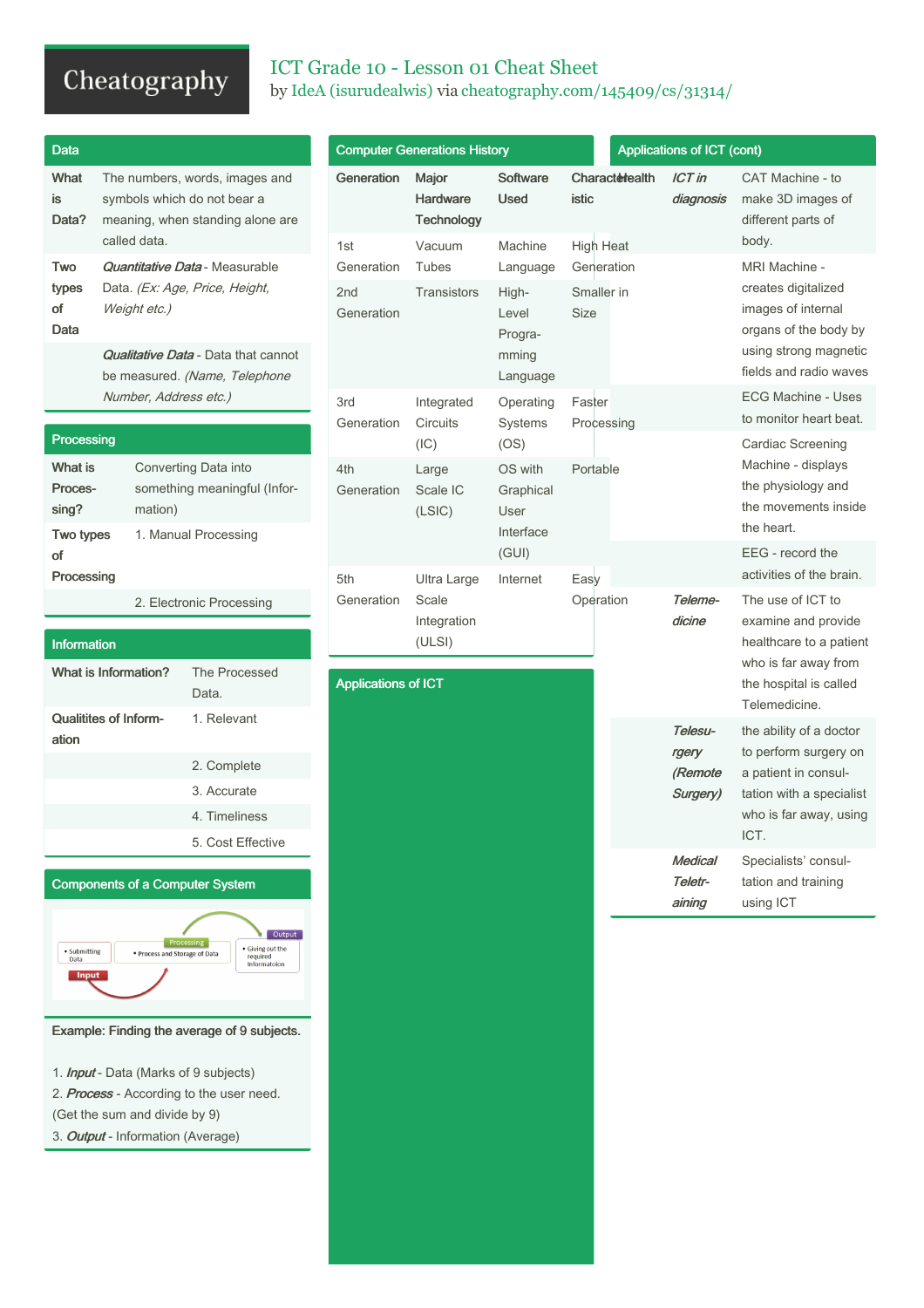| e-Gove-<br>rnment | Government<br>to Citizen<br>(G2C)             | Ex: Payment<br>of Utility Bills                                                                 |
|-------------------|-----------------------------------------------|-------------------------------------------------------------------------------------------------|
|                   | Government<br>to<br>Government<br>(G2G)       | Ex: Diplomatic<br>& VISA inform-<br>ation                                                       |
|                   | Government<br>to Business<br>(G2B)            | Ex: Payment<br><b>Services</b>                                                                  |
|                   | Government<br>to<br><b>Employees</b><br>(G2E) | Ex: Gazettes,<br>Circulars                                                                      |
| Education         | In the<br>classroom                           | Ex: Presentat-<br>ions, Experi-<br>mental Videos,<br>Online Inform-<br>ation collection<br>etc. |
|                   | Serves as a<br>teaching aid                   | Ex: Making<br>presentations,<br>organize<br>lessons using<br>a computer<br>etc.                 |
|                   | Learning<br>Management<br>System<br>(LMS)     | Ex: Online<br>Assignments<br>(for students),<br>Online lessons<br>(for teachers)                |
|                   | <b>Distance</b><br>Learning                   | Ex: Digital<br>Library<br>Facility, Web<br><b>Based</b><br>Teaching etc.                        |



By IdeA (isurudealwis)

Published 24th March, 2022. Last updated 24th March, 2022. Page 1 of 3.

Sponsored by CrosswordCheats.com Learn to solve cryptic crosswords! <http://crosswordcheats.com>

[cheatography.com/isurudealwis/](http://www.cheatography.com/isurudealwis/)